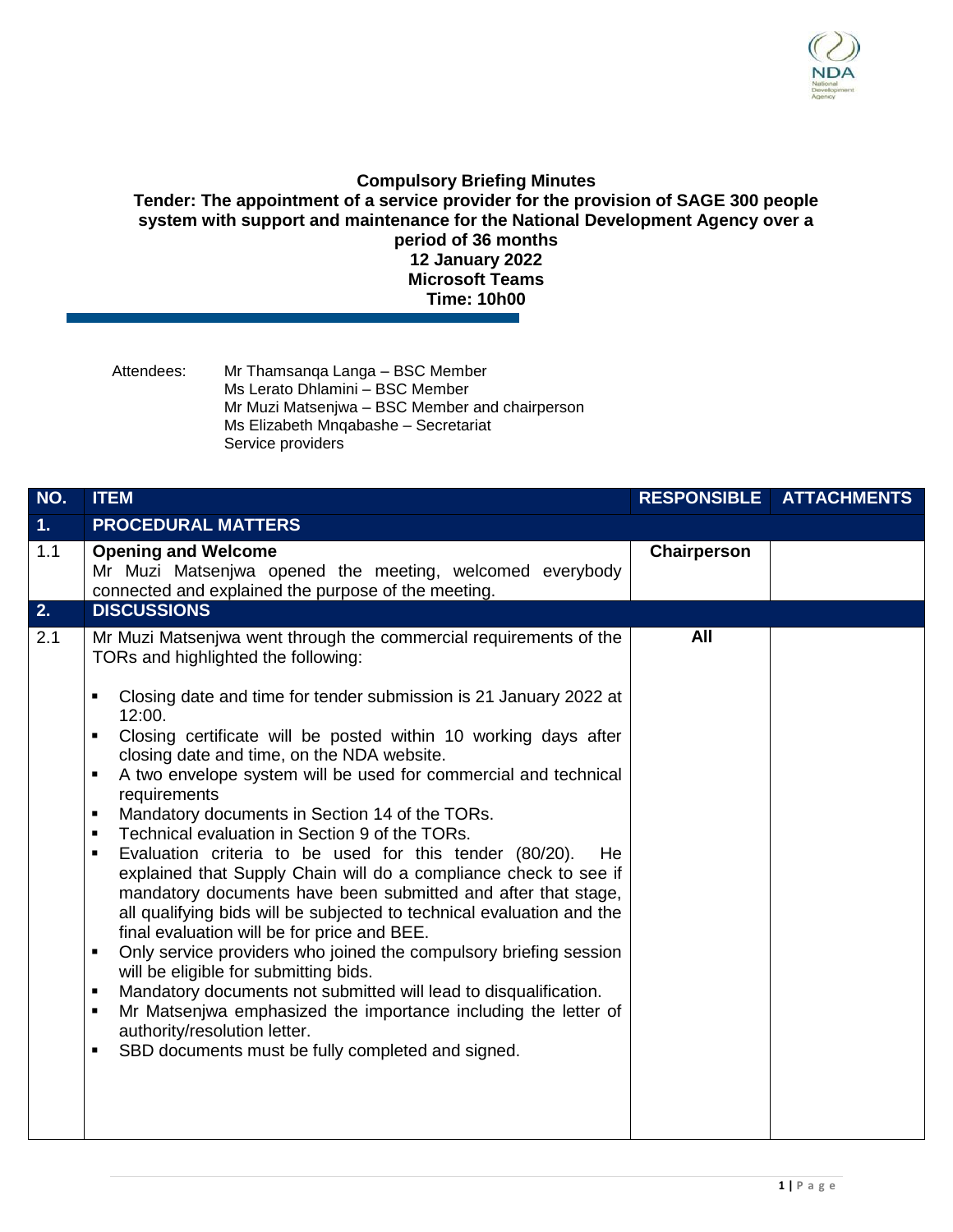| NO. | <b>ITEM</b>                                                                                                                                                                                                                                                                                                                                                                                                                                                                                                                                                                                                                                         | RESPONSIBLE ATTACHMENTS |
|-----|-----------------------------------------------------------------------------------------------------------------------------------------------------------------------------------------------------------------------------------------------------------------------------------------------------------------------------------------------------------------------------------------------------------------------------------------------------------------------------------------------------------------------------------------------------------------------------------------------------------------------------------------------------|-------------------------|
| 2.2 | Mr Thamsanga Langa went through the technical requirements and<br>evaluation of the TORs and explained the following: -<br>Which modules is NDA is currently using and the modules.<br>The Sage 300 People is currently hosted on-prem within the<br>below mentioned ICT infrastructure:<br>o Virtual Machines (VM) on VMWare i.e.: 2 VMs one<br>dedicated to the app and the other to the database.<br>• The scope of work under section 3 of the TORs, Ad hoc<br>services under section 4, quality of service under section,<br>reporting under section 6 and special conditions under section<br>7 and the technical evaluation under section 9. |                         |
| 3.  | <b>CLOSURE</b>                                                                                                                                                                                                                                                                                                                                                                                                                                                                                                                                                                                                                                      |                         |
|     | Meeting adjourned at 11:03AM                                                                                                                                                                                                                                                                                                                                                                                                                                                                                                                                                                                                                        |                         |

| <b>QUESTIONS &amp; ANSWERS</b>                                                                                                                                                                                                                                                                      |                                                                                                                                                                                                                                                                                                                                                                                                                                                                                                                                                               |  |  |  |
|-----------------------------------------------------------------------------------------------------------------------------------------------------------------------------------------------------------------------------------------------------------------------------------------------------|---------------------------------------------------------------------------------------------------------------------------------------------------------------------------------------------------------------------------------------------------------------------------------------------------------------------------------------------------------------------------------------------------------------------------------------------------------------------------------------------------------------------------------------------------------------|--|--|--|
| <b>Questions from Service Providers</b>                                                                                                                                                                                                                                                             | <b>Responses from NDA</b>                                                                                                                                                                                                                                                                                                                                                                                                                                                                                                                                     |  |  |  |
| Are all the modules under the background fully<br>functional?                                                                                                                                                                                                                                       | Job requisition and mobile app are currently fully licensed<br>but not configured.                                                                                                                                                                                                                                                                                                                                                                                                                                                                            |  |  |  |
| Under system support in the TORs, it is mentioned<br>that twenty (20) hours per month must be allocated to<br>NDA. Is there provision if the twenty (20) hours are<br>not fully utilised, in terms of the billing side of it? Are<br>they rolled over if not utilised and are they fixed or<br>not? | The twenty (20) hours are rolled over to the next month if<br>not fully utilised. NDA can agree with the appointed<br>supplier on the SLA on how many hours to roll over. The<br>reason hours are rolled over is to use them for training<br>purposes or to enable some modules. If the hours are<br>depleted there is a process in place which is used. And for<br>ad hoc requests, if NDA has a job outside the current<br>scope, there is a procedure in place to classify as ad hoc,<br>but the costs must not exceed 15% of the total contract<br>value. |  |  |  |
| In terms of licensing, year one's (01) costs must come<br>with the proposal. What will happen in year two (02)<br>and three (03)?                                                                                                                                                                   | Quotations will be sourced for year two (02) and three (03),<br>but for year one (01) the costs must come with the<br>proposal.                                                                                                                                                                                                                                                                                                                                                                                                                               |  |  |  |
| What is the current's license end date?                                                                                                                                                                                                                                                             | 29 February 2022. But this can be address within the SLA<br>as SAGE is able to give a grace period of a few days.                                                                                                                                                                                                                                                                                                                                                                                                                                             |  |  |  |
| What is NDA's site quote (customer number with<br>SAGE)                                                                                                                                                                                                                                             | S05893.                                                                                                                                                                                                                                                                                                                                                                                                                                                                                                                                                       |  |  |  |
| Must the accreditation letter be dated? Current letters<br>issued by SAGE are not dated and do not show the<br>number of years suppliers have been with SAGE.                                                                                                                                       | Unfortunately a confirmation from SAGE for the number of<br>years is required even if the letters are not dated.                                                                                                                                                                                                                                                                                                                                                                                                                                              |  |  |  |

Additional Comments:

 Bidders were requested to ensure that their hard copy documents are properly bound and not stapled in ensuring that no pages are missing.